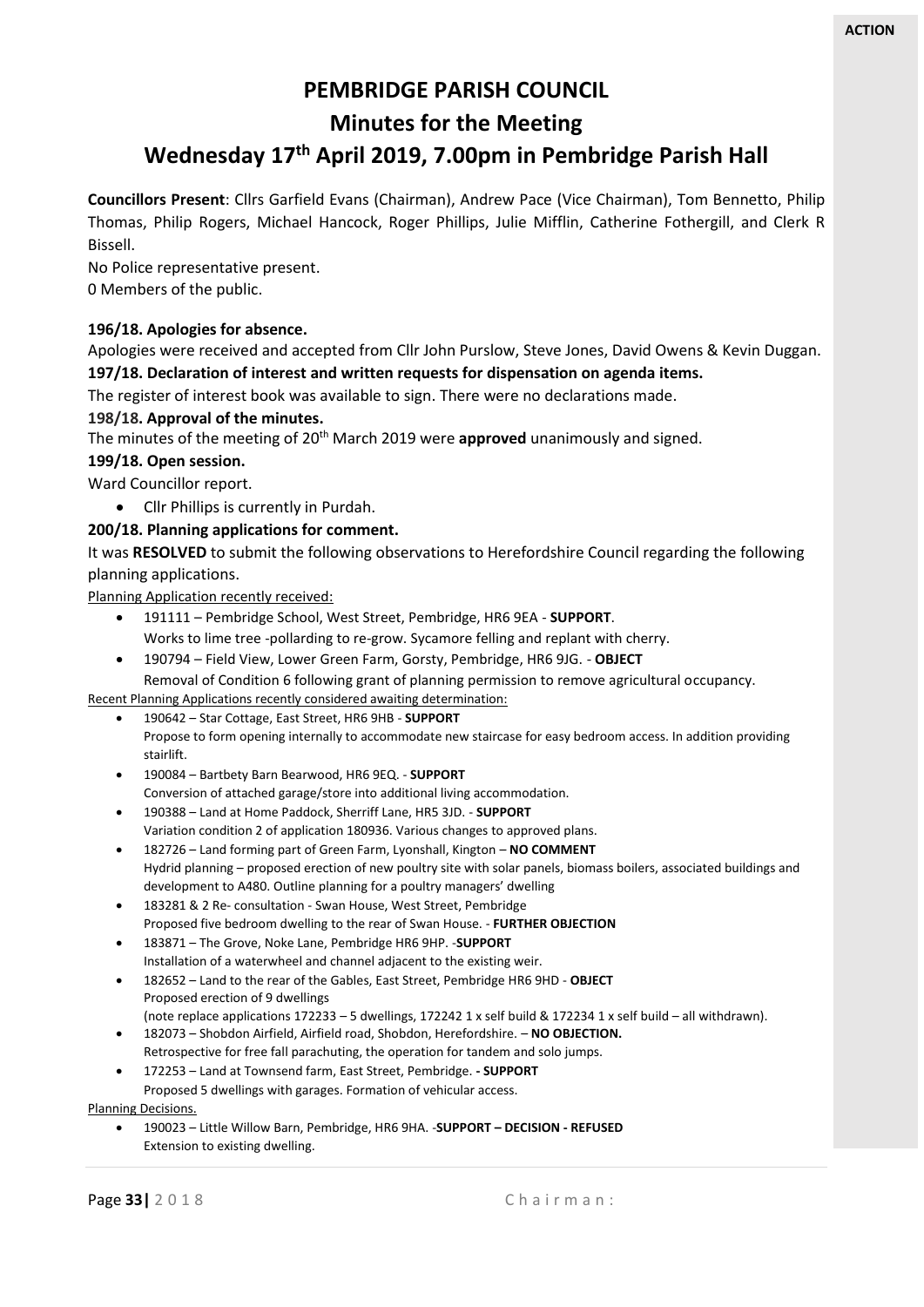- 190207 Rose Cottage, Bearwood, HR6 9EQ.- **SUPPORT – APPROVED WITH CONDITIONS** Proposed workshop.
- 183281 & 2 Swan House, West Street, Pembridge **OBJECT – REFUSED**  Proposed five bedroom dwelling to the rear of Swan House.

#### **201/18. Finance Report and approve payments.**

Transfer complete of £10,000 to tracker account. VAT claim made for period to 31.3.19.

Bank reconciliations completed using VT cashbook for March 2019.

| Balances at end March 2019:      |                                         |  |  |
|----------------------------------|-----------------------------------------|--|--|
| <b>Current Account:</b>          | £19445.99                               |  |  |
| Tracker Account:                 | £ 15959.06 (including $E2.97$ interest) |  |  |
| <b>National Savings Account:</b> | £11925.98                               |  |  |
| Income since last meeting:       |                                         |  |  |
| Openreach Wayleave               | 8.82                                    |  |  |

#### Requests for payment: **Payments Approved Unanimously.**

Toilet Cleaner, Clerk's salary & HMRC for April 2019 as previously agreed by Parish Council NEST pension contribution as per agreed payment schedule.

| Zen Internet          | Website domain and c-panel fees 2019 (paid) | £109.38 | $+VAT$ |
|-----------------------|---------------------------------------------|---------|--------|
| West Mercia Energy    | Feb Elec toilet block                       | £16.82  | $+VAT$ |
| <b>Richard Mills</b>  | Footway repair Bridge Street                | £140.75 | $+VAT$ |
| James Ross            | Mowing                                      | £160.00 |        |
| Pembridge Parish Hall | Meetings Jan - Mar 2019                     | £64.00  |        |
| Viking                | Paper                                       | £17.27  | $+VAT$ |
| <b>HALC</b>           | <b>Subscription Fees</b>                    | £587.87 | $+VAT$ |
| Michael Hancock       | Footpath expenses to Mar 2019               | £33.30  |        |

#### **202/18. Clerks report.**

- Further letter forwarded to Herefordshire Council regarding Turnpike
- Offered proposal of help from PiPs with the school frontage maintenance.
- Requested quotes for work to clock tower.
- Investigating grant funding for works to the clock tower ongoing
- Published notice of poll and election results.
- Requested 2018-19 P3 grant claim from Balfour Beatty.
- Due to bad weather, Welsh Water have been unable to complete repair works on the track to the Treatment works. New arrangements are being made and further report expected on 29th April.
- West Mercia energy have published 12 months capped electricity prices at 13.841 per unit.
- Questionnaires have been completed for Herefordshire Planning team regarding site allocation timescales.

*All other items are being dealt with and are ongoing.*

#### **203/18. Review Code of Conduct.**

New legislation under the Localism Act amendments state that parish councils must adopt either the awaited Local Government Authority (LGA) Code of Conduct or their principal authority code. Councillors **AGREED** to adopt Herefordshire Council code of conduct and review when the LGA code when it is published.

#### **204/18. Parish Council elections on 2 May 2019.**

The clerk provided an election update advising all notices had been published for the Elections department. Nominations closed on 3<sup>rd</sup> April. Twelve nominations were received from interested persons for the thirteen seats in Pembridge parish, these councillors stand uncontested and there will be no election on May 2nd. The new council term starts  $7<sup>th</sup>$  May 2019 for a four-year term. Cllr Evans expressed thanks to all councillors for their time, efforts and support in this term.

#### **205/18. Management at Turnpike Travellers' site.**

Herefordshire Council have forwarded a further response providing management details and schedules for visits of Turnpike site as requested. Councillors accepted the schedules and will continue to review how the site is managed to prevent future issues arising.